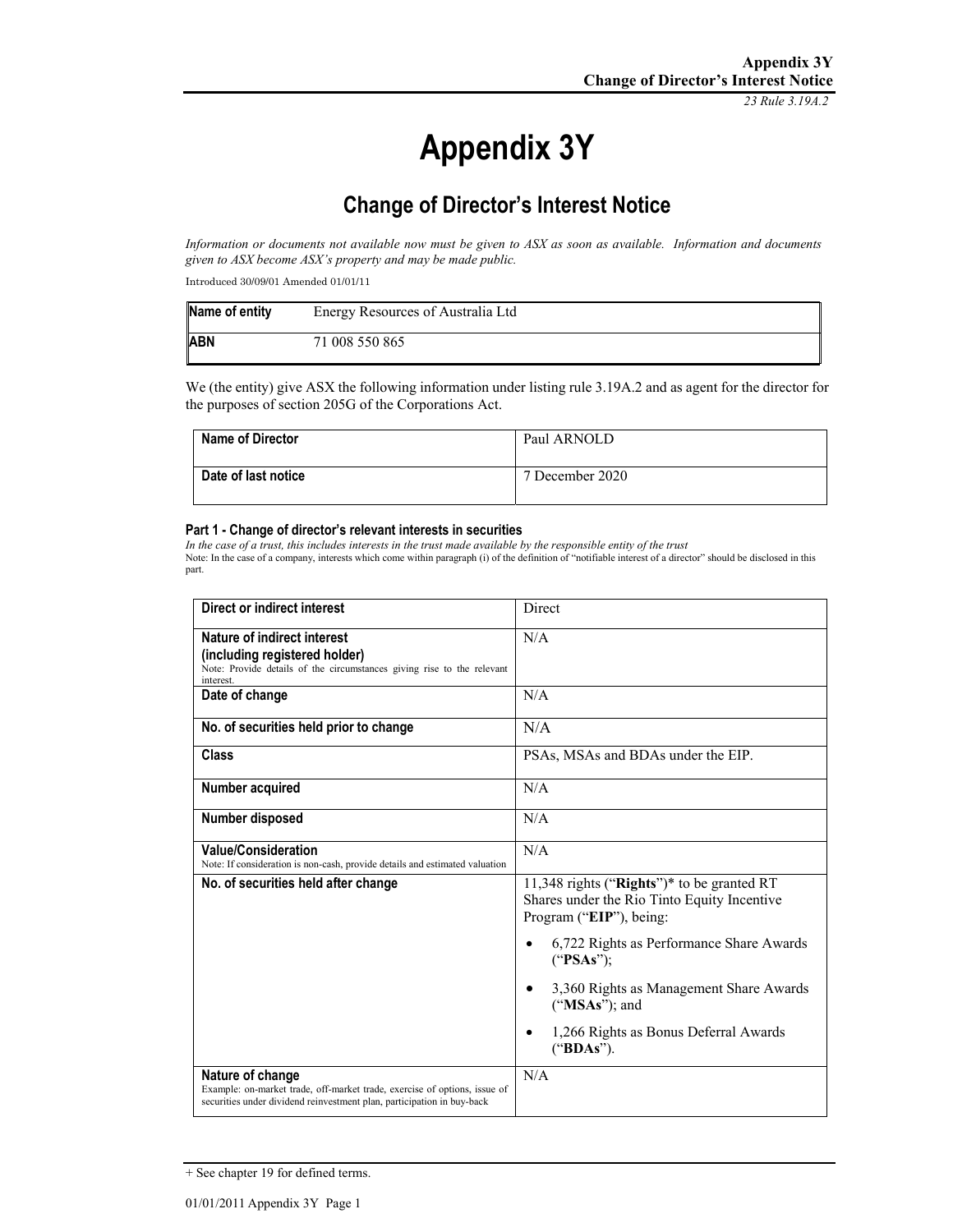\* In accordance with the rules of the EIP, upon vesting Mr Arnold may receive additional RT Shares in lieu of dividends that would have been paid to him in the period from grant on the base number of RT Shares, the subject of the Rights that vest.

| Direct or indirect interest                                                                                                                                             | Indirect                                                                                                                                                                   |
|-------------------------------------------------------------------------------------------------------------------------------------------------------------------------|----------------------------------------------------------------------------------------------------------------------------------------------------------------------------|
| Nature of indirect interest<br>(including registered holder)<br>Note: Provide details of the circumstances giving rise to the relevant<br>interest.                     | Rio Tinto Limited ordinary shares ("RT Shares")<br>held by Computershare Company Nominees<br>Limited (as nominee for the Vested Share Account<br>on behalf of Paul Arnold) |
| Date of change                                                                                                                                                          | N/A                                                                                                                                                                        |
| No. of securities held prior to change                                                                                                                                  | N/A                                                                                                                                                                        |
| <b>Class</b>                                                                                                                                                            | RT Shares                                                                                                                                                                  |
| Number acquired                                                                                                                                                         | N/A                                                                                                                                                                        |
| Number disposed                                                                                                                                                         | N/A                                                                                                                                                                        |
| <b>Value/Consideration</b><br>Note: If consideration is non-cash, provide details and estimated valuation                                                               | N/A                                                                                                                                                                        |
| No. of securities held after change                                                                                                                                     | 1,699 RT Shares                                                                                                                                                            |
| Nature of change<br>Example: on-market trade, off-market trade, exercise of options, issue of<br>securities under dividend reinvestment plan, participation in buy-back | N/A                                                                                                                                                                        |

| Direct or indirect interest                                                                                                                         | Indirect                                                                                                                                                                                                                                                                                          |
|-----------------------------------------------------------------------------------------------------------------------------------------------------|---------------------------------------------------------------------------------------------------------------------------------------------------------------------------------------------------------------------------------------------------------------------------------------------------|
| Nature of indirect interest<br>(including registered holder)<br>Note: Provide details of the circumstances giving rise to the relevant<br>interest. | Indirect interest in RT Shares acquired under<br>myShare, the Rio Tinto Limited Global Employee<br>Share Plan ("myShare"), held by Computershare<br>Trustees (Jersey) Limited on behalf of Mr Arnold,<br>and a conditional right to additional matching RT<br>Shares ("Matching RT Share Rights") |
| Date of change                                                                                                                                      | 18 January 2021                                                                                                                                                                                                                                                                                   |
| No. of securities held prior to change                                                                                                              | 442 RT Shares<br>200 Matching RT Share Rights                                                                                                                                                                                                                                                     |
| Class                                                                                                                                               | RT Shares and Matching RT Share Rights                                                                                                                                                                                                                                                            |
| Number acquired                                                                                                                                     | 46 RT Shares<br>11 Matching RT Share Rights                                                                                                                                                                                                                                                       |
| Number disposed                                                                                                                                     | 29 Matching RT Share Rights                                                                                                                                                                                                                                                                       |

<sup>+</sup> See chapter 19 for defined terms.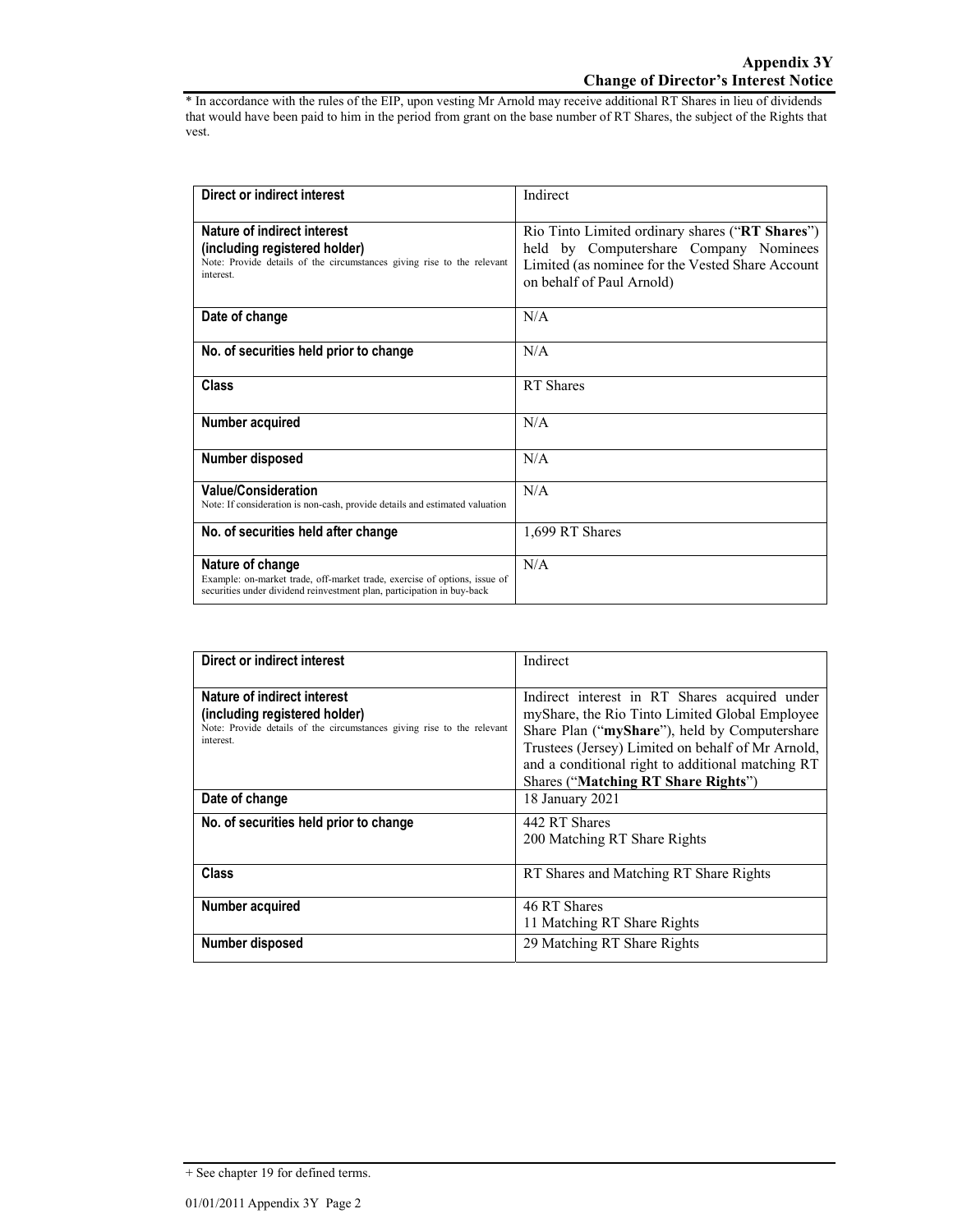| <b>Value/Consideration</b><br>Note: If consideration is non-cash, provide details and estimated valuation                                                               | Purchase of 12 RT Shares at \$118.56 per share<br>٠<br>and grant of 11 Matching RT Share Rights<br>under the terms of myShare.<br>Vesting of the following Matching RT Share<br>Rights under the terms of myShare at no cost,<br>but valued at \$118.56 per share:<br>29 Matching RT Share Rights<br>5 Matching RT Share Rights representing<br>the value of dividends that would have<br>been paid since grant of the Matching RT<br><b>Share Rights</b> |
|-------------------------------------------------------------------------------------------------------------------------------------------------------------------------|-----------------------------------------------------------------------------------------------------------------------------------------------------------------------------------------------------------------------------------------------------------------------------------------------------------------------------------------------------------------------------------------------------------------------------------------------------------|
| No. of securities held after change                                                                                                                                     | 488 RT Shares<br>182 Matching RT Share Rights                                                                                                                                                                                                                                                                                                                                                                                                             |
| Nature of change<br>Example: on-market trade, off-market trade, exercise of options, issue of<br>securities under dividend reinvestment plan, participation in buy-back | Purchase of 12 RT Shares and grant of 11<br>Matching RT Share Rights under the terms of<br>myShare<br>Vesting of the following Matching RT Share<br>Rights under the terms of myShare at no cost:<br>29 Matching RT Share Rights<br>5 Matching RT Share Rights representing<br>the value of dividends that would have<br>been paid since grant of the Matching RT<br>Share Rights                                                                         |

\* In accordance with the rules of myShare, upon vesting Mr Arnold may receive additional RT Shares in lieu of dividends that would have been paid to him in the period from grant on the base number of RT Shares, the subject of the Rights that vest.

| Direct or indirect interest                                                                                                                                             | Direct        |
|-------------------------------------------------------------------------------------------------------------------------------------------------------------------------|---------------|
| Nature of indirect interest<br>(including registered holder)<br>Note: Provide details of the circumstances giving rise to the relevant<br>interest.                     | N/A           |
| Date of change                                                                                                                                                          | N/A           |
| No. of securities held prior to change                                                                                                                                  | 100 RT Shares |
| <b>Class</b>                                                                                                                                                            | RT Shares     |
| Number acquired                                                                                                                                                         | N/A           |
| Number disposed                                                                                                                                                         | $N/A$ .       |
| <b>Value/Consideration</b><br>Note: If consideration is non-cash, provide details and estimated valuation                                                               | $N/A$ .       |
| No. of securities held after change                                                                                                                                     | 100 RT Shares |
| Nature of change<br>Example: on-market trade, off-market trade, exercise of options, issue of<br>securities under dividend reinvestment plan, participation in buy-back | N/A           |

### **Part 2 – Change of director's interests in contracts**

Note: In the case of a company, interests which come within paragraph (ii) of the definition of "notifiable interest of a director" should be disclosed in this

| part.                     |     |
|---------------------------|-----|
| Detail of contract        | N/A |
| <b>Nature of interest</b> | N/A |

<sup>+</sup> See chapter 19 for defined terms.